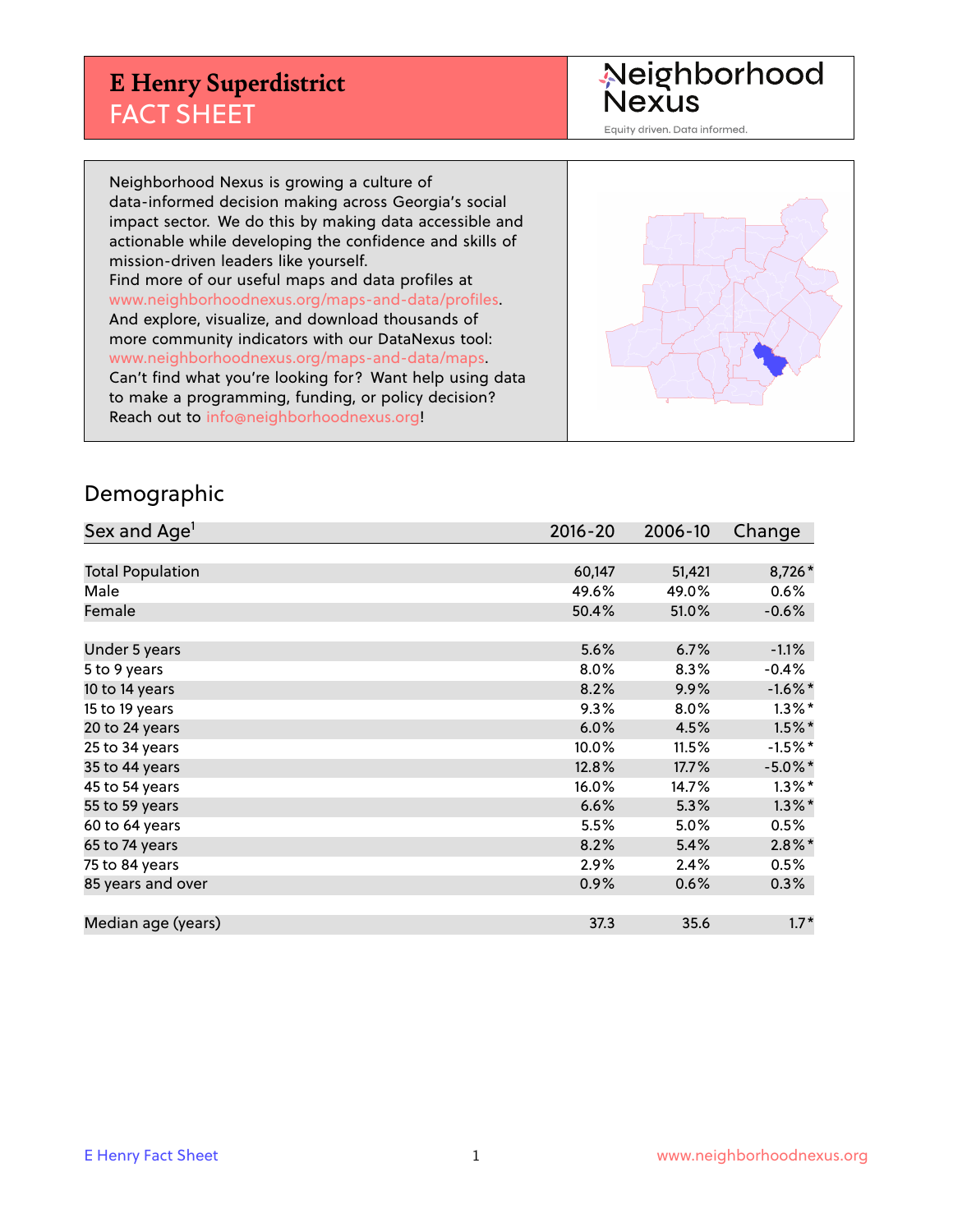# Demographic, continued...

| Race <sup>2</sup>                                            | $2016 - 20$ | 2006-10 | Change      |
|--------------------------------------------------------------|-------------|---------|-------------|
| <b>Total population</b>                                      | 60,147      | 51,421  | 8,726*      |
| One race                                                     | 93.8%       | 98.9%   | $-5.1\%$ *  |
| White                                                        | 64.9%       | 77.4%   | $-12.5%$ *  |
| <b>Black or African American</b>                             | 23.7%       | 18.7%   | $5.1\%$ *   |
| American Indian and Alaska Native                            | 0.1%        | 0.1%    | 0.1%        |
| Asian                                                        | 3.3%        | 1.4%    | $1.9\%$ *   |
| Native Hawaiian and Other Pacific Islander                   | 0.0%        | 0.0%    | 0.0%        |
| Some other race                                              | 1.8%        | 1.4%    | 0.4%        |
| Two or more races                                            | 6.2%        | 1.1%    | $5.1\%$ *   |
|                                                              |             |         |             |
| Race alone or in combination with other race(s) <sup>3</sup> | $2016 - 20$ | 2006-10 | Change      |
| Total population                                             | 60,147      | 51,421  | 8,726*      |
| White                                                        | 70.2%       | 78.3%   | $-8.1\%$ *  |
| <b>Black or African American</b>                             | 27.8%       | 19.3%   | 8.5%*       |
| American Indian and Alaska Native                            | 1.3%        | 0.5%    | $0.9\%*$    |
| Asian                                                        | 5.0%        | 1.5%    | $3.4\%$ *   |
| Native Hawaiian and Other Pacific Islander                   | 0.1%        | 0.0%    | 0.1%        |
| Some other race                                              | 2.2%        | 1.5%    | 0.7%        |
|                                                              |             |         |             |
| Hispanic or Latino and Race <sup>4</sup>                     | $2016 - 20$ | 2006-10 | Change      |
| <b>Total population</b>                                      | 60,147      | 51,421  | 8,726*      |
| Hispanic or Latino (of any race)                             | 6.3%        | 3.4%    | $2.9\%*$    |
| Not Hispanic or Latino                                       | 93.7%       | 96.6%   | $-2.9\%$ *  |
| White alone                                                  | 62.4%       | 75.4%   | $-13.0\%$ * |
| Black or African American alone                              | 23.4%       | 18.4%   | $5.0\%$ *   |
| American Indian and Alaska Native alone                      | 0.1%        | 0.1%    | 0.0%        |
| Asian alone                                                  | 3.2%        | 1.4%    | $1.8\%$ *   |
| Native Hawaiian and Other Pacific Islander alone             | 0.0%        | 0.0%    | 0.0%        |
| Some other race alone                                        | 0.1%        | 0.4%    | $-0.2%$     |
| Two or more races                                            | 4.5%        | 1.0%    | $3.5%$ *    |
|                                                              |             |         |             |
| U.S. Citizenship Status <sup>5</sup>                         | $2016 - 20$ | 2006-10 | Change      |
| Foreign-born population                                      | 3,401       | 2,125   | $1,276*$    |
| Naturalized U.S. citizen                                     | 71.2%       | 61.6%   | 9.6%        |
| Not a U.S. citizen                                           | 28.8%       | 38.4%   | $-9.6%$     |
|                                                              |             |         |             |
| Citizen, Voting Age Population <sup>6</sup>                  | $2016 - 20$ | 2006-10 | Change      |
| Citizen, 18 and over population                              | 42,367      | 35,122  | $7,245*$    |
| Male                                                         | 47.9%       | 48.4%   | $-0.6%$     |
| Female                                                       | 52.1%       | 51.6%   | 0.6%        |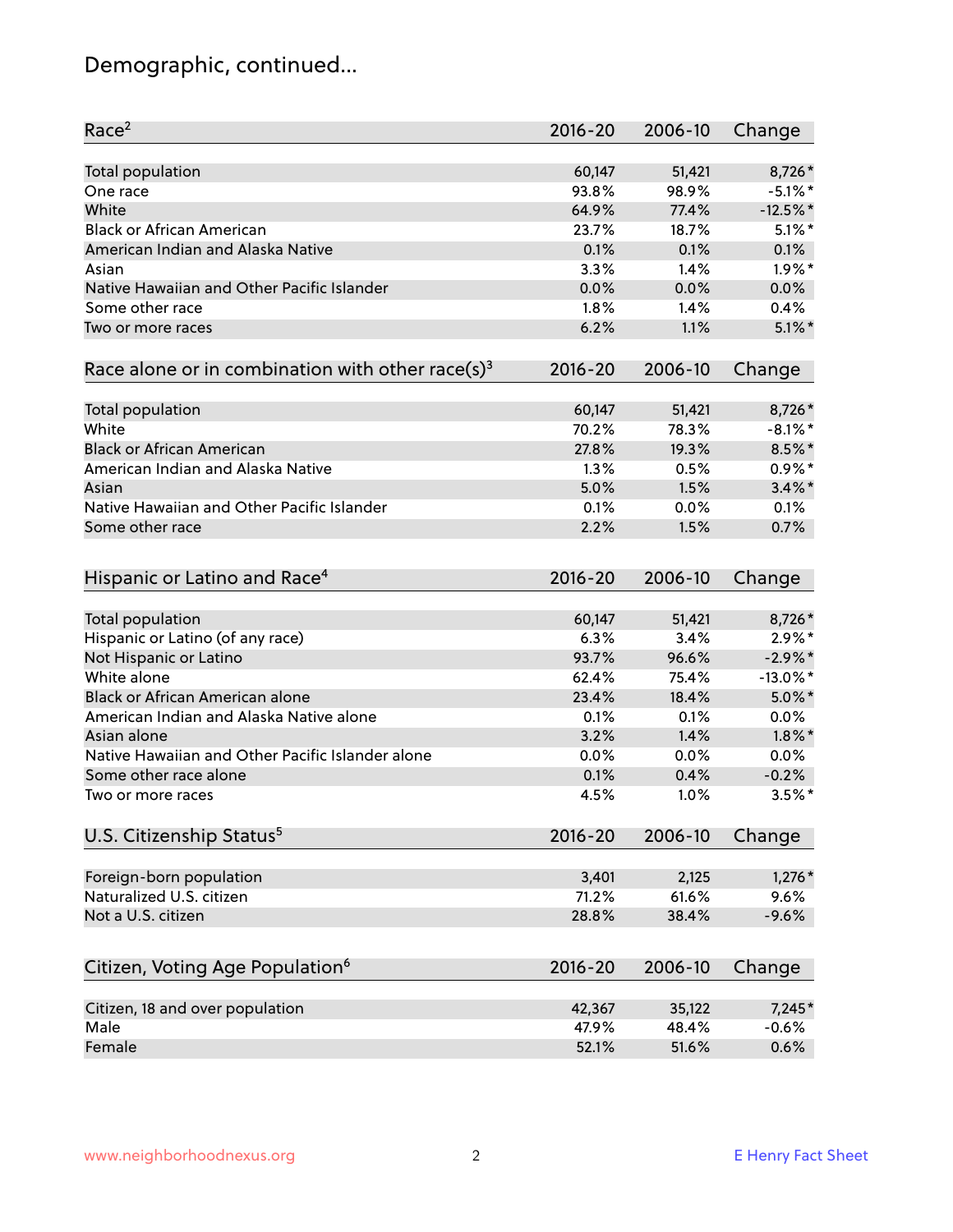#### Economic

| Income <sup>7</sup>                                 | 2016-20 | 2006-10 | Change     |
|-----------------------------------------------------|---------|---------|------------|
|                                                     |         |         |            |
| All households                                      | 18,910  | 16,664  | $2,246*$   |
| Less than \$10,000                                  | 1.1%    | 2.9%    | $-1.8\%$ * |
| \$10,000 to \$14,999                                | 1.4%    | 2.3%    | $-0.8%$    |
| \$15,000 to \$24,999                                | 3.2%    | 6.2%    | $-2.9\%$ * |
| \$25,000 to \$34,999                                | 5.8%    | 6.7%    | $-0.9%$    |
| \$35,000 to \$49,999                                | 8.5%    | 11.0%   | $-2.5%$    |
| \$50,000 to \$74,999                                | 19.2%   | 19.6%   | $-0.4%$    |
| \$75,000 to \$99,999                                | 16.9%   | 18.9%   | $-2.0%$    |
| \$100,000 to \$149,999                              | 22.3%   | 22.9%   | $-0.7%$    |
| \$150,000 to \$199,999                              | 11.8%   | 6.1%    | $5.7\%$ *  |
| \$200,000 or more                                   | 9.8%    | 3.6%    | $6.3\%$ *  |
| Median household income (dollars)                   | 91,003  | 76,941  | 14,061*    |
| Mean household income (dollars)                     | 110,305 | 85,551  | 24,753*    |
| With earnings                                       | 86.4%   | 87.9%   | $-1.5%$    |
| Mean earnings (dollars)                             | 103,725 | 83,331  | 20,394*    |
| <b>With Social Security</b>                         | 32.2%   | 21.3%   | 11.0%*     |
| Mean Social Security income (dollars)               | 20,294  | 15,453  | 4,841*     |
| With retirement income                              | 24.9%   | 20.1%   | 4.8%*      |
| Mean retirement income (dollars)                    | 31,621  | 26,522  | 5,099*     |
| With Supplemental Security Income                   | 4.8%    | 2.2%    | $2.6\%$ *  |
| Mean Supplemental Security Income (dollars)         | 6,183   | 8,364   | $-2,181*$  |
| With cash public assistance income                  | 0.8%    | 1.1%    | $-0.2%$    |
| Mean cash public assistance income (dollars)        | 3,596   | 2,022   | 1,574      |
| With Food Stamp/SNAP benefits in the past 12 months | 6.4%    | 3.9%    | $2.5%$ *   |
|                                                     |         |         |            |
| Families                                            | 15,435  | 14,168  | $1,267*$   |
| Less than \$10,000                                  | 0.7%    | 3.0%    | $-2.3\%$ * |
| \$10,000 to \$14,999                                | 1.0%    | 1.0%    | 0.0%       |
| \$15,000 to \$24,999                                | 2.4%    | 4.9%    | $-2.5%$ *  |
| \$25,000 to \$34,999                                | 5.8%    | 4.9%    | 0.8%       |
| \$35,000 to \$49,999                                | 7.4%    | 10.5%   | $-3.1\%$ * |
| \$50,000 to \$74,999                                | 16.5%   | 19.4%   | $-2.9%$    |
| \$75,000 to \$99,999                                | 17.3%   | 20.6%   | $-3.4\%$ * |
| \$100,000 to \$149,999                              | 24.8%   | 25.1%   | $-0.3%$    |
| \$150,000 to \$199,999                              | 12.8%   | 6.7%    | $6.2\%$ *  |
| \$200,000 or more                                   | 11.3%   | 3.9%    | $7.4\%$ *  |
| Median family income (dollars)                      | 98,486  | 82,607  | 15,879*    |
| Mean family income (dollars)                        | 118,262 | 90,768  | 27,495*    |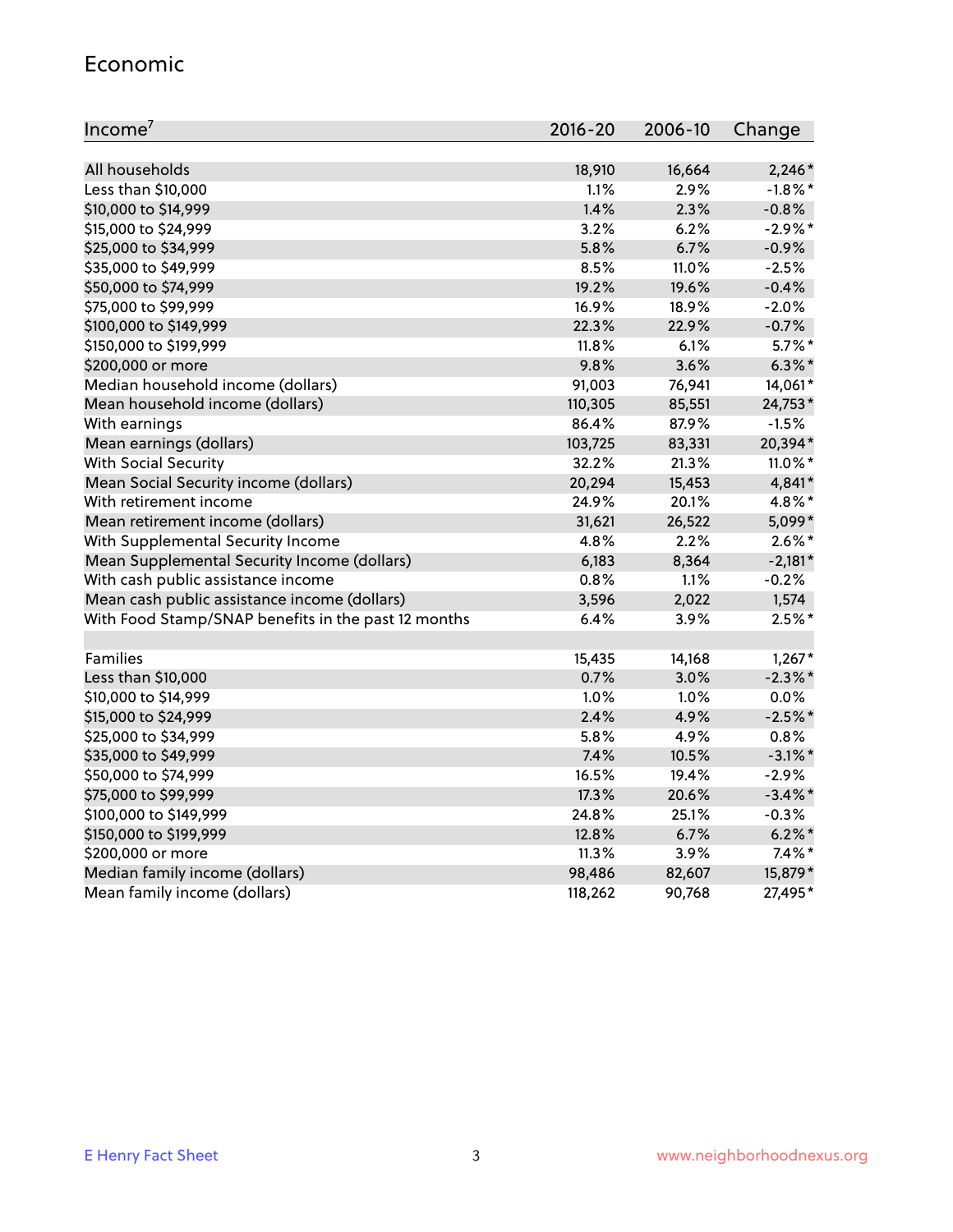#### Economic, continued...

| Income, continued <sup>8</sup>                                        | $2016 - 20$ | 2006-10 | Change   |
|-----------------------------------------------------------------------|-------------|---------|----------|
|                                                                       |             |         |          |
| Nonfamily households                                                  | 3,475       | 2,496   | 979*     |
| Median nonfamily income (dollars)                                     | 55,921      | 40,783  | 15,137*  |
| Mean nonfamily income (dollars)                                       | 68,811      | 51,924  | 16,887*  |
| Median earnings for workers (dollars)                                 | 45,722      | 38,311  | $7,411*$ |
| Median earnings for male full-time, year-round workers                | 63,159      | 55,417  | 7,742*   |
| (dollars)                                                             |             |         |          |
| Median earnings for female full-time, year-round workers<br>(dollars) | 51,036      | 42,613  | 8,423*   |
| Per capita income (dollars)                                           | 36,587      | 28,165  | $8,423*$ |
|                                                                       |             |         |          |
| Families and People Below Poverty Level <sup>9</sup>                  | $2016 - 20$ | 2006-10 | Change   |
|                                                                       |             |         |          |
| <b>All families</b>                                                   | 3.0%        | 5.0%    | $-2.0%$  |
| With related children under 18 years                                  | 3.8%        | 5.5%    | $-1.7%$  |
| With related children under 5 years only                              | 1.5%        | 3.4%    | $-1.9%$  |
| Married couple families                                               | 1.8%        | 3.1%    | $-1.3%$  |
| With related children under 18 years                                  | 2.1%        | 2.8%    | $-0.7%$  |
| With related children under 5 years only                              | 0.0%        | 1.2%    | $-1.2%$  |
| Families with female householder, no husband present                  | 7.7%        | 10.6%   | $-2.9%$  |
| With related children under 18 years                                  | 10.7%       | 13.6%   | $-2.9%$  |
| With related children under 5 years only                              | 0.0%        | 44.4%   | $-44.4%$ |
| All people                                                            | 3.9%        | 5.2%    | $-1.4%$  |
| Under 18 years                                                        | 5.9%        | 5.6%    | 0.2%     |
| Related children under 18 years                                       | 5.2%        | 5.1%    | 0.1%     |
| Related children under 5 years                                        | 2.3%        | 4.3%    | $-2.0%$  |
| Related children 5 to 17 years                                        | 6.0%        | 5.4%    | 0.6%     |
| 18 years and over                                                     | 3.1%        | 5.1%    | $-2.0%$  |
| 18 to 64 years                                                        | 3.2%        | 4.8%    | $-1.6%$  |
| 65 years and over                                                     | 2.3%        | 7.1%    | $-4.8%$  |
| People in families                                                    | 3.1%        | 4.3%    | $-1.2%$  |
| Unrelated individuals 15 years and over                               | 11.8%       | 16.8%   | $-5.0%$  |
|                                                                       |             |         |          |
| Non-Hispanic white people                                             | 2.7%        | 3.9%    | $-1.2%$  |
| Black or African-American people                                      | 6.1%        | 8.8%    | $-2.7%$  |
| Asian people                                                          | 12.3%       | 1.1%    | 11.2%    |
| Hispanic or Latino people                                             | 3.1%        | 19.4%   | $-16.4%$ |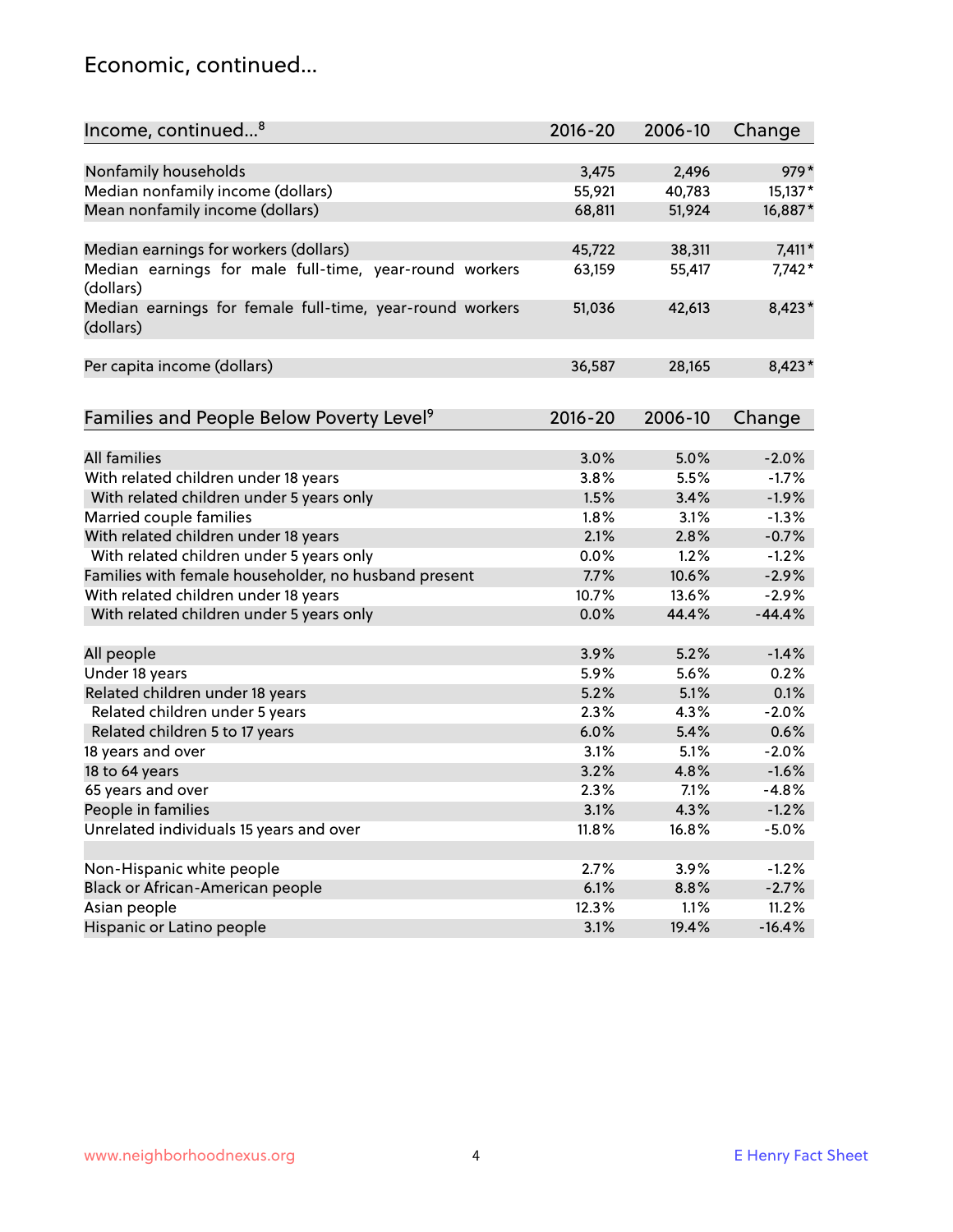## Employment

| Employment Status <sup>10</sup>                                                               | $2016 - 20$   | 2006-10      | Change                |
|-----------------------------------------------------------------------------------------------|---------------|--------------|-----------------------|
|                                                                                               |               |              |                       |
| Population 16 years and over                                                                  | 46,079        | 37,646       | 8,433*                |
| In labor force                                                                                | 67.0%         | 70.3%        | $-3.3\%$ *            |
| Civilian labor force                                                                          | 66.8%         | 69.6%        | $-2.8%$               |
| Employed                                                                                      | 62.8%         | 65.0%        | $-2.2%$               |
| Unemployed                                                                                    | 4.0%          | 4.6%         | $-0.6%$               |
| <b>Armed Forces</b>                                                                           | 0.2%          | 0.7%         | $-0.5%$               |
| Not in labor force                                                                            | 33.0%         | 29.7%        | $3.3\%$ *             |
| Civilian labor force                                                                          | 30,791        | 26,203       | 4,588*                |
| <b>Unemployment Rate</b>                                                                      | 6.0%          | 6.6%         | $-0.6%$               |
|                                                                                               |               |              |                       |
| Females 16 years and over                                                                     | 23,740        | 19,521       | 4,219*                |
| In labor force                                                                                | 62.7%         | 62.5%        | 0.2%                  |
| Civilian labor force                                                                          | 62.6%         | 62.2%        | 0.4%                  |
| Employed                                                                                      | 58.9%         | 58.4%        | 0.5%                  |
| Own children of the householder under 6 years                                                 | 3,817         | 4,286        | $-469$                |
| All parents in family in labor force                                                          | 81.6%         | 66.2%        | 15.4%*                |
|                                                                                               |               |              |                       |
| Own children of the householder 6 to 17 years                                                 | 11,996        | 10,689       | $1,307*$              |
| All parents in family in labor force                                                          | 75.4%         | 76.8%        | $-1.4%$               |
|                                                                                               |               |              |                       |
| Industry <sup>11</sup>                                                                        | $2016 - 20$   | 2006-10      | Change                |
| Civilian employed population 16 years and over                                                | 28,950        | 24,486       | 4,464*                |
|                                                                                               | 0.4%          |              |                       |
| Agriculture, forestry, fishing and hunting, and mining<br>Construction                        | 7.4%          | 0.7%<br>7.1% | $-0.2%$<br>0.3%       |
|                                                                                               |               | 7.1%         |                       |
| Manufacturing<br>Wholesale trade                                                              | 5.9%          |              | $-1.2%$<br>$-1.3\%$ * |
|                                                                                               | 1.9%<br>10.0% | 3.2%         |                       |
| Retail trade                                                                                  | 12.4%         | 10.7%        | $-0.7%$<br>$-3.7%$ *  |
| Transportation and warehousing, and utilities<br>Information                                  |               | 16.1%        |                       |
|                                                                                               | 2.8%          | 1.9%         | 0.9%                  |
| Finance and insurance, and real estate and rental and leasing                                 | 6.9%          | 8.0%         | $-1.0\%$              |
| Professional, scientific, and management, and administrative<br>and waste management services | 12.9%         | 7.7%         | $5.2\%$ *             |
| Educational services, and health care and social assistance                                   | 20.9%         | 19.4%        | 1.5%                  |
| Arts, entertainment, and recreation, and accommodation and                                    | 7.1%          | 5.6%         | 1.5%                  |
| food services                                                                                 |               |              |                       |
| Other services, except public administration                                                  | 4.5%          | 5.0%         | $-0.5%$               |
| Public administration                                                                         | 6.9%          | 7.8%         | $-0.8%$               |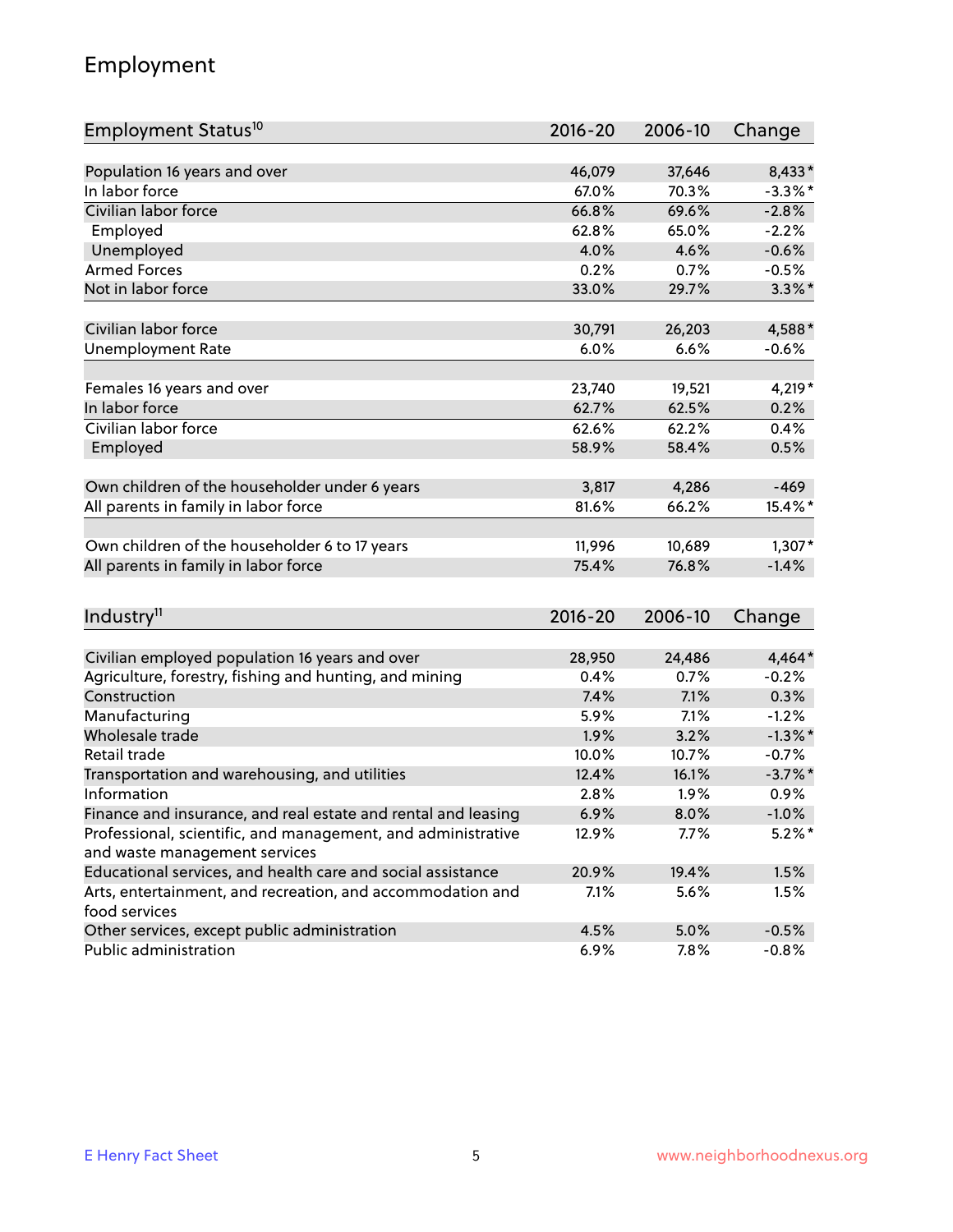# Employment, continued...

| Occupation <sup>12</sup>                                     | $2016 - 20$ | 2006-10 | Change     |
|--------------------------------------------------------------|-------------|---------|------------|
| Civilian employed population 16 years and over               | 28,950      | 24,486  | 4,464*     |
| Management, business, science, and arts occupations          | 41.0%       | 33.6%   | $7.4\%$ *  |
| Service occupations                                          | 14.9%       | 11.8%   | $3.1\%$ *  |
| Sales and office occupations                                 | 21.5%       | 30.1%   | $-8.7\%$ * |
| Natural<br>and<br>resources,<br>construction,<br>maintenance | 9.4%        | 12.4%   | $-3.0\%$ * |
| occupations                                                  |             |         |            |
| Production, transportation, and material moving occupations  | 13.3%       | 12.1%   | 1.2%       |
| Class of Worker <sup>13</sup>                                | $2016 - 20$ | 2006-10 | Change     |
|                                                              |             |         |            |
| Civilian employed population 16 years and over               | 28,950      | 24,486  | $4,464*$   |
| Private wage and salary workers                              | 75.6%       | 75.8%   | $-0.2%$    |
| Government workers                                           | 17.1%       | 19.5%   | $-2.4%$    |
| Self-employed in own not incorporated business workers       | 7.2%        | 4.4%    | $2.8\%$ *  |
| Unpaid family workers                                        | 0.1%        | 0.3%    | $-0.2%$    |
| Job Flows <sup>14</sup>                                      | 2019        | 2010    | Change     |
|                                                              |             |         |            |
| Total Jobs in district                                       | 5,071       | 3,040   | 2,031      |
| Held by residents of district                                | 24.9%       | 29.4%   | $-4.6%$    |
| Held by non-residents of district                            | 75.1%       | 70.6%   | 4.6%       |
| Jobs by Industry Sector <sup>15</sup>                        | 2019        | 2010    | Change     |
|                                                              |             |         |            |
| Total Jobs in district                                       | 5,071       | 3,040   | 2,031      |
| Goods Producing sectors                                      | 10.0%       | 12.2%   | $-2.2%$    |
| Trade, Transportation, and Utilities sectors                 | 19.7%       | 16.2%   | 3.5%       |
| All Other Services sectors                                   | 70.2%       | 71.5%   | $-1.3%$    |
| Total Jobs in district held by district residents            | 1,261       | 895     | 366        |
| <b>Goods Producing sectors</b>                               | 14.0%       | 15.2%   | $-1.2%$    |
|                                                              | 11.3%       |         |            |
| Trade, Transportation, and Utilities sectors                 |             | 12.8%   | $-1.5%$    |
| All Other Services sectors                                   | 74.7%       | 72.0%   | 2.7%       |
| Jobs by Earnings <sup>16</sup>                               | 2019        | 2010    | Change     |
|                                                              |             |         |            |
| Total Jobs in district                                       | 5,071       | 3,040   | 2,031      |
| Jobs with earnings \$1250/month or less                      | 31.4%       | 40.7%   | $-9.3%$    |
| Jobs with earnings \$1251/month to \$3333/month              | 35.8%       | 34.9%   | 0.9%       |
| Jobs with earnings greater than \$3333/month                 | 32.8%       | 24.4%   | 8.4%       |
|                                                              |             |         |            |
| Total Jobs in district held by district residents            | 1,261       | 895     | 366        |
| Jobs with earnings \$1250/month or less                      | 30.2%       | 38.4%   | $-8.2%$    |
| Jobs with earnings \$1251/month to \$3333/month              | 34.6%       | 32.3%   | 2.3%       |
| Jobs with earnings greater than \$3333/month                 | 35.2%       | 29.3%   | 5.9%       |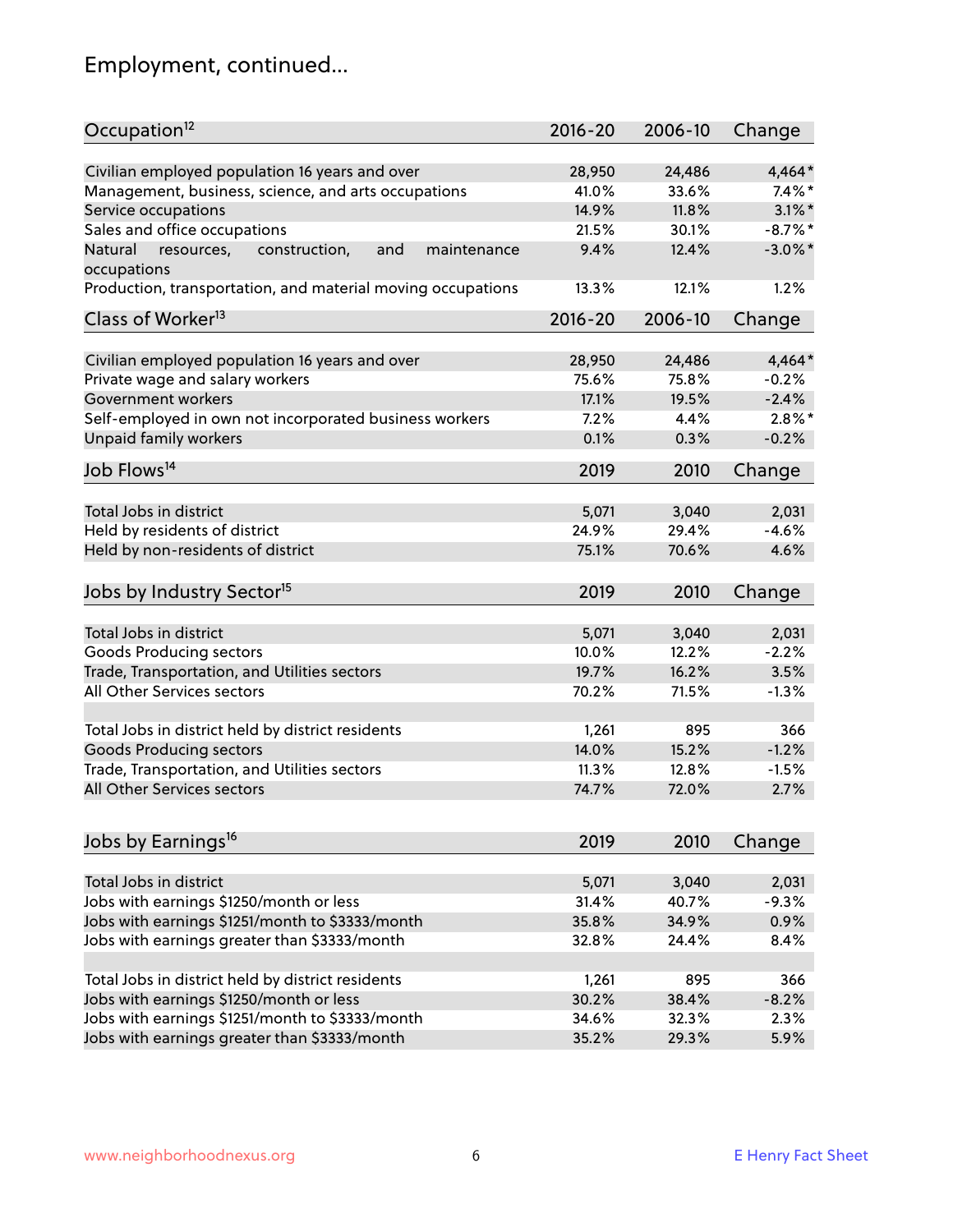# Employment, continued...

| Change  |
|---------|
|         |
| 2,031   |
| $-2.3%$ |
| $-4.9%$ |
| 7.1%    |
|         |
| 366     |
| 2.0%    |
| $-8.5%$ |
| 6.4%    |
|         |

#### Education

| School Enrollment <sup>18</sup>                | $2016 - 20$ | 2006-10 | Change     |
|------------------------------------------------|-------------|---------|------------|
|                                                |             |         |            |
| Population 3 years and over enrolled in school | 17,080      | 16,061  | 1,019      |
| Nursery school, preschool                      | 4.8%        | $8.0\%$ | $-3.2\%$ * |
| Kindergarten                                   | 5.0%        | 4.5%    | 0.5%       |
| Elementary school (grades 1-8)                 | 45.9%       | 47.8%   | $-1.9%$    |
| High school (grades 9-12)                      | 27.3%       | 22.6%   | $4.7\%$ *  |
| College or graduate school                     | 17.1%       | 17.2%   | $-0.1%$    |
| Educational Attainment <sup>19</sup>           | $2016 - 20$ | 2006-10 | Change     |
|                                                |             |         |            |
| Population 25 years and over                   | 37,848      | 32,192  | 5,656*     |
| Less than 9th grade                            | 2.6%        | $1.7\%$ | $0.9\%$    |
| 9th to 12th grade, no diploma                  | 4.8%        | 8.2%    | $-3.4\%$ * |
| High school graduate (includes equivalency)    | 30.1%       | 34.8%   | $-4.6\%$ * |
| Some college, no degree                        | 22.3%       | 24.1%   | $-1.7%$    |
| Associate's degree                             | 9.7%        | 7.2%    | $2.4\%$ *  |
| Bachelor's degree                              | 18.4%       | 15.1%   | $3.3\%$ *  |
| Graduate or professional degree                | 12.1%       | 8.9%    | $3.2\%$ *  |
|                                                |             |         |            |
| Percent high school graduate or higher         | 92.6%       | 90.1%   | 2.5%       |
| Percent bachelor's degree or higher            | 30.4%       | 24.0%   | $6.5%$ *   |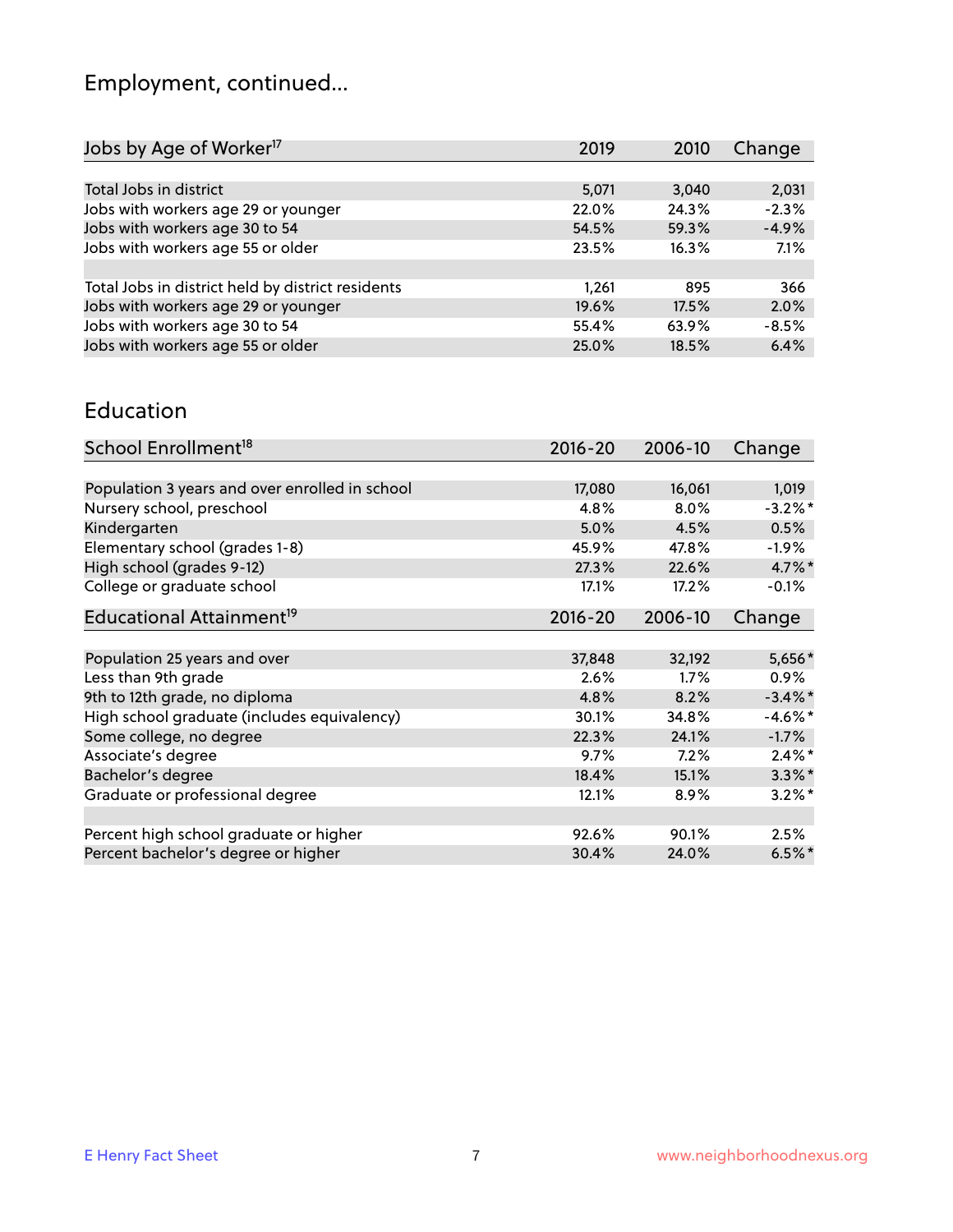## Housing

| Households by Type <sup>20</sup>                     | $2016 - 20$  | 2006-10      | Change             |
|------------------------------------------------------|--------------|--------------|--------------------|
|                                                      |              |              |                    |
| <b>Total households</b>                              | 18,910       | 16,664       | $2,246*$           |
| Family households (families)                         | 81.6%        | 85.0%        | $-3.4\%$ *         |
| With own children under 18 years                     | 38.5%        | 45.7%        | $-7.2\%$ *         |
| Married-couple family                                | 66.6%        | 71.1%        | $-4.4\%$ *         |
| With own children of the householder under 18 years  | 30.7%        | 38.3%        | $-7.6%$ *          |
| Male householder, no wife present, family            | 4.1%         | 5.1%         | $-0.9%$            |
| With own children of the householder under 18 years  | 2.3%         | 2.7%         | $-0.3%$            |
| Female householder, no husband present, family       | 10.9%        | 8.9%         | 2.0%               |
| With own children of the householder under 18 years  | 5.4%         | 4.7%         | 0.7%               |
| Nonfamily households                                 | 18.4%        | 15.0%        | $3.4\%$ *          |
| Householder living alone                             | 14.4%        | 12.1%        | 2.3%               |
| 65 years and over                                    | 7.4%         | 4.7%         | $2.6\%$ *          |
|                                                      |              |              |                    |
| Households with one or more people under 18 years    | 45.1%        | 50.5%        | $-5.4\%$ *         |
| Households with one or more people 65 years and over | 28.1%        | 18.7%        | $9.3\%$ *          |
| Average household size                               | 3.18         | 3.09         | $0.09*$            |
| Average family size                                  | 3.55         | 3.36         | $0.20*$            |
|                                                      |              |              |                    |
| Housing Occupancy <sup>21</sup>                      | $2016 - 20$  | 2006-10      | Change             |
| Total housing units                                  | 19,652       | 18,174       | $1,478*$           |
| Occupied housing units                               | 96.2%        | 91.7%        | 4.5%*              |
| Vacant housing units                                 | 3.8%         | 8.3%         | $-4.5%$ *          |
|                                                      |              |              |                    |
| Homeowner vacancy rate                               | 0.6          | 4.8          | $-4.2*$            |
| Rental vacancy rate                                  | 7.1          | 5.7          | 1.5                |
|                                                      |              |              |                    |
| Units in Structure <sup>22</sup>                     | $2016 - 20$  | 2006-10      | Change             |
| Total housing units                                  | 19,652       | 18,174       | $1,478*$           |
| 1-unit, detached                                     | 94.5%        | 93.6%        | 0.9%               |
|                                                      |              |              |                    |
| 1-unit, attached<br>2 units                          | 0.2%<br>0.0% | 0.3%<br>0.1% | $-0.1%$<br>$-0.1%$ |
| 3 or 4 units                                         |              | 0.0%         |                    |
| 5 to 9 units                                         | 0.1%         |              | 0.0%               |
|                                                      | 0.7%         | 0.6%         | 0.1%               |
| 10 to 19 units                                       | 0.8%         | 2.0%         | $-1.2%$            |
| 20 or more units                                     | 0.6%         | 0.6%         | 0.1%               |
| Mobile home                                          | 3.1%         | 2.8%         | 0.3%               |
| Boat, RV, van, etc.                                  | 0.0%         | 0.1%         | $-0.1%$            |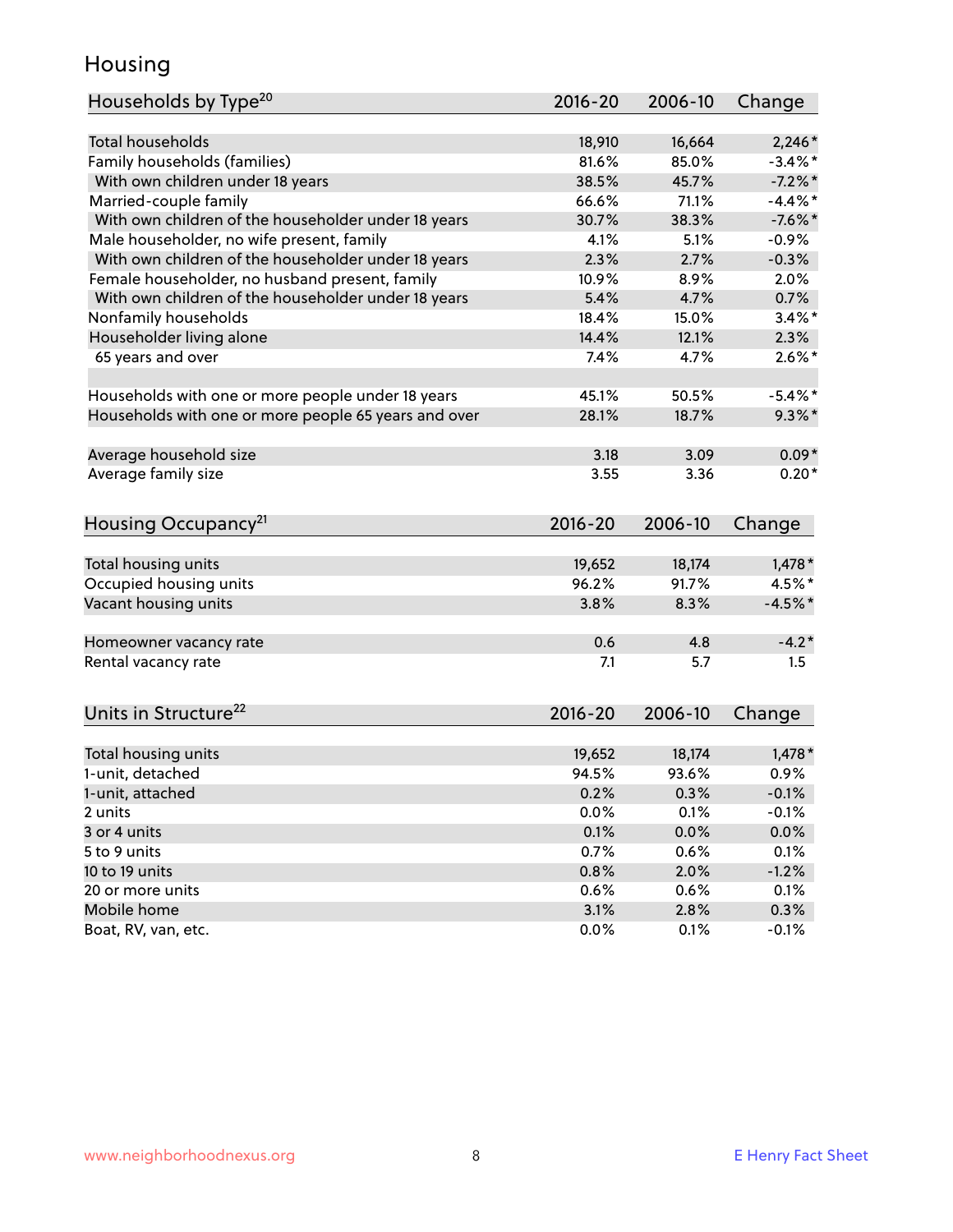## Housing, Continued...

| Year Structure Built <sup>23</sup>             | 2016-20     | 2006-10 | Change     |
|------------------------------------------------|-------------|---------|------------|
| Total housing units                            | 19,652      | 18,174  | $1,478*$   |
| Built 2014 or later                            | 7.3%        | (X)     | (X)        |
| Built 2010 to 2013                             | 1.8%        | (X)     | (X)        |
| Built 2000 to 2009                             | 40.9%       | 44.5%   | $-3.6%$    |
| Built 1990 to 1999                             | 28.4%       | 33.5%   | $-5.1\%$ * |
| Built 1980 to 1989                             | 11.7%       | 10.6%   | 1.2%       |
| Built 1970 to 1979                             | 5.6%        | 5.1%    | 0.5%       |
| Built 1960 to 1969                             | 1.4%        | 2.6%    | $-1.2%$    |
| Built 1950 to 1959                             | 1.5%        | 1.2%    | 0.2%       |
| Built 1940 to 1949                             | 0.4%        | 0.4%    | $-0.0%$    |
| Built 1939 or earlier                          | 1.0%        | 2.1%    | $-1.1%$    |
| Housing Tenure <sup>24</sup>                   | $2016 - 20$ | 2006-10 | Change     |
| Occupied housing units                         | 18,910      | 16,664  | $2,246*$   |
| Owner-occupied                                 | 85.6%       | 88.4%   | $-2.8\%$ * |
| Renter-occupied                                | 14.4%       | 11.6%   | $2.8\%$ *  |
|                                                |             |         |            |
| Average household size of owner-occupied unit  | 3.16        | 3.08    | $0.08*$    |
| Average household size of renter-occupied unit | 3.28        | 3.11    | 0.17       |
| Residence 1 Year Ago <sup>25</sup>             | $2016 - 20$ | 2006-10 | Change     |
|                                                |             |         |            |
| Population 1 year and over                     | 59,807      | 50,677  | $9,130*$   |
| Same house                                     | 91.0%       | 88.0%   | $3.0\%$ *  |
| Different house in the U.S.                    | 8.9%        | 11.9%   | $-3.0\%$ * |
| Same county                                    | 4.8%        | 6.0%    | $-1.1%$    |
| Different county                               | 4.0%        | 5.9%    | $-1.9%$    |
| Same state                                     | 2.7%        | 3.2%    | $-0.5%$    |
| Different state                                | 1.3%        | 2.7%    | $-1.4\%$ * |
| Abroad                                         | 0.1%        | 0.1%    | 0.0%       |
| Value of Housing Unit <sup>26</sup>            | $2016 - 20$ | 2006-10 | Change     |
| Owner-occupied units                           | 16,186      | 14,738  | $1,448*$   |
| Less than \$50,000                             | 1.9%        | 1.9%    | $-0.1%$    |
| \$50,000 to \$99,999                           | 4.7%        | 4.2%    | 0.4%       |
| \$100,000 to \$149,999                         | 10.8%       | 17.6%   | $-6.8\%$ * |
| \$150,000 to \$199,999                         | 20.8%       | 27.5%   | $-6.7\%$ * |
| \$200,000 to \$299,999                         | 35.1%       | 28.0%   | $7.1\%$ *  |
| \$300,000 to \$499,999                         | 23.8%       | 18.1%   | $5.7\%$ *  |
| \$500,000 to \$999,999                         | 2.4%        | 2.5%    | $-0.0%$    |
| \$1,000,000 or more                            | 0.6%        | 0.3%    | 0.3%       |
| Median (dollars)                               | 232,728     | 197,129 | 35,598*    |
| Mortgage Status <sup>27</sup>                  | $2016 - 20$ | 2006-10 | Change     |
| Owner-occupied units                           | 16,186      | 14,738  | $1,448*$   |
| Housing units with a mortgage                  | 79.9%       | 84.0%   | $-4.1\%$ * |
| Housing units without a mortgage               | 20.1%       | 16.0%   | $4.1\%$ *  |
|                                                |             |         |            |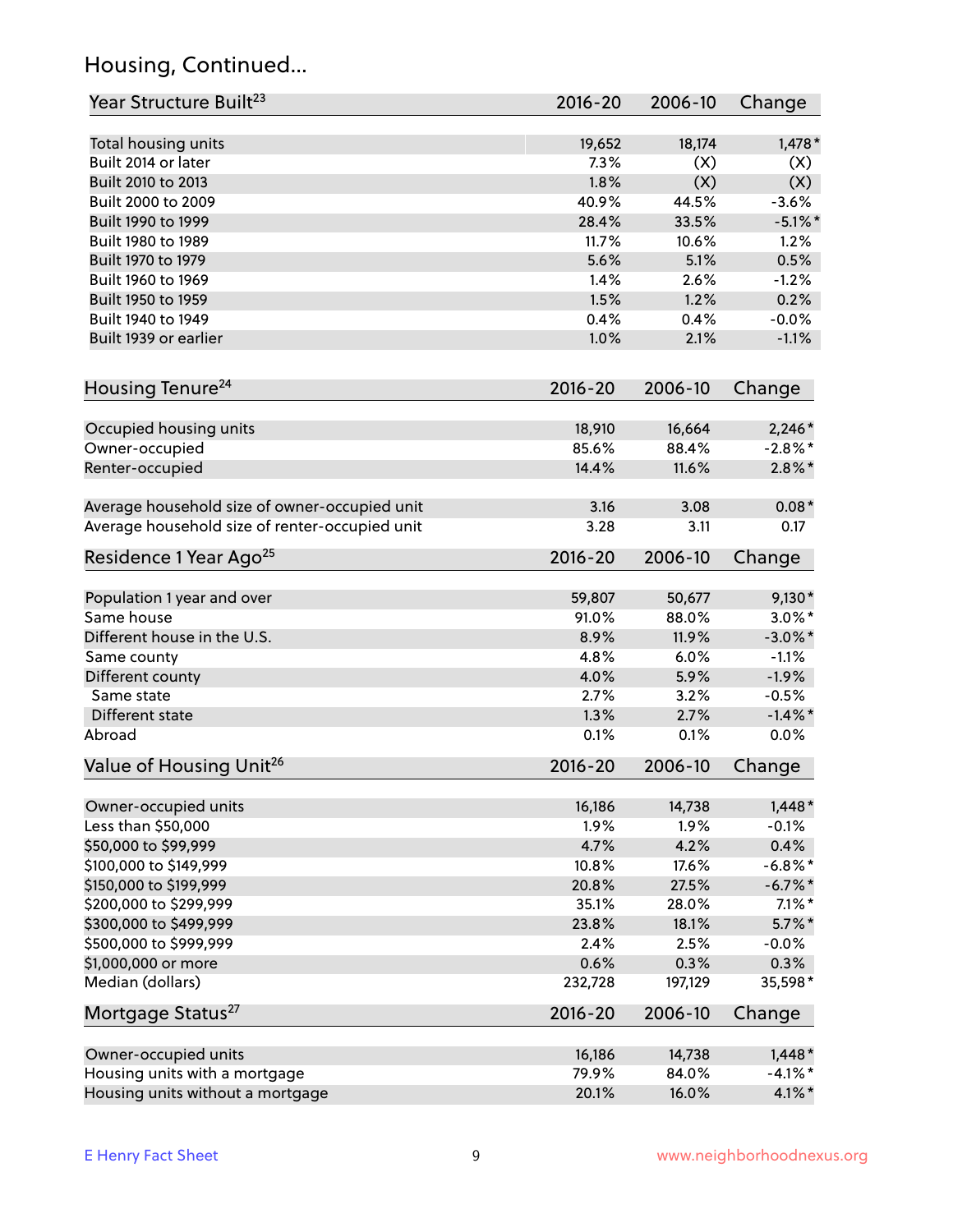## Housing, Continued...

| Selected Monthly Owner Costs <sup>28</sup>                                            | 2016-20     | 2006-10 | Change     |
|---------------------------------------------------------------------------------------|-------------|---------|------------|
| Housing units with a mortgage                                                         | 12,931      | 12,382  | 549        |
| Less than \$300                                                                       | 0.0%        | 0.3%    | $-0.3%$    |
| \$300 to \$499                                                                        | 0.6%        | 0.8%    | $-0.2%$    |
| \$500 to \$999                                                                        | 11.0%       | 9.4%    | 1.6%       |
| \$1,000 to \$1,499                                                                    | 31.8%       | 30.6%   | 1.3%       |
| \$1,500 to \$1,999                                                                    | 28.7%       | 29.0%   | $-0.3%$    |
| \$2,000 to \$2,999                                                                    | 22.4%       | 24.8%   | $-2.3%$    |
| \$3,000 or more                                                                       | 5.4%        | 5.2%    | 0.1%       |
| Median (dollars)                                                                      | 1,614       | 1,656   | $-42*$     |
|                                                                                       |             |         |            |
| Housing units without a mortgage                                                      | 3,255       | 2,356   | 899*       |
| Less than \$150                                                                       | 0.5%        | 1.0%    | $-0.5%$    |
| \$150 to \$249                                                                        | 6.4%        | 12.4%   | $-6.0%$    |
| \$250 to \$349                                                                        | 14.2%       | 19.1%   | $-4.9%$    |
| \$350 to \$499                                                                        | 36.2%       | 27.1%   | $9.0\%$ *  |
| \$500 to \$699                                                                        | 26.6%       | 27.2%   | $-0.5%$    |
| \$700 or more                                                                         | 16.1%       | 13.1%   | 3.0%       |
| Median (dollars)                                                                      | 472         | 444     | 28         |
| Selected Monthly Owner Costs as a Percentage of<br>Household Income <sup>29</sup>     | $2016 - 20$ | 2006-10 | Change     |
| Housing units with a mortgage (excluding units where<br>SMOCAPI cannot be computed)   | 12,896      | 12,305  | 591        |
| Less than 20.0 percent                                                                | 52.3%       | 32.4%   | 19.9%*     |
| 20.0 to 24.9 percent                                                                  | 15.2%       | 20.1%   | $-4.8\%$ * |
| 25.0 to 29.9 percent                                                                  | 10.1%       | 13.2%   | $-3.0\%$ * |
| 30.0 to 34.9 percent                                                                  | 7.4%        | 10.9%   | $-3.6\%$ * |
| 35.0 percent or more                                                                  | 15.0%       | 23.4%   | $-8.5%$ *  |
| Not computed                                                                          | 35          | 77      | $-42$      |
| Housing unit without a mortgage (excluding units where<br>SMOCAPI cannot be computed) | 3,255       | 2,330   | $925*$     |
| Less than 10.0 percent                                                                | 58.2%       | 56.4%   | $1.8\%$    |
| 10.0 to 14.9 percent                                                                  | 14.0%       | 16.5%   | $-2.5%$    |
| 15.0 to 19.9 percent                                                                  | 12.2%       | 5.8%    | $6.4\%*$   |
| 20.0 to 24.9 percent                                                                  | 6.1%        | 7.6%    | $-1.5%$    |
| 25.0 to 29.9 percent                                                                  | 3.6%        | 3.6%    | 0.0%       |
| 30.0 to 34.9 percent                                                                  | 1.7%        | 2.9%    | $-1.3%$    |
| 35.0 percent or more                                                                  | 4.1%        | 7.1%    | $-3.0%$    |
| Not computed                                                                          | $\pmb{0}$   | 26      | $-26$      |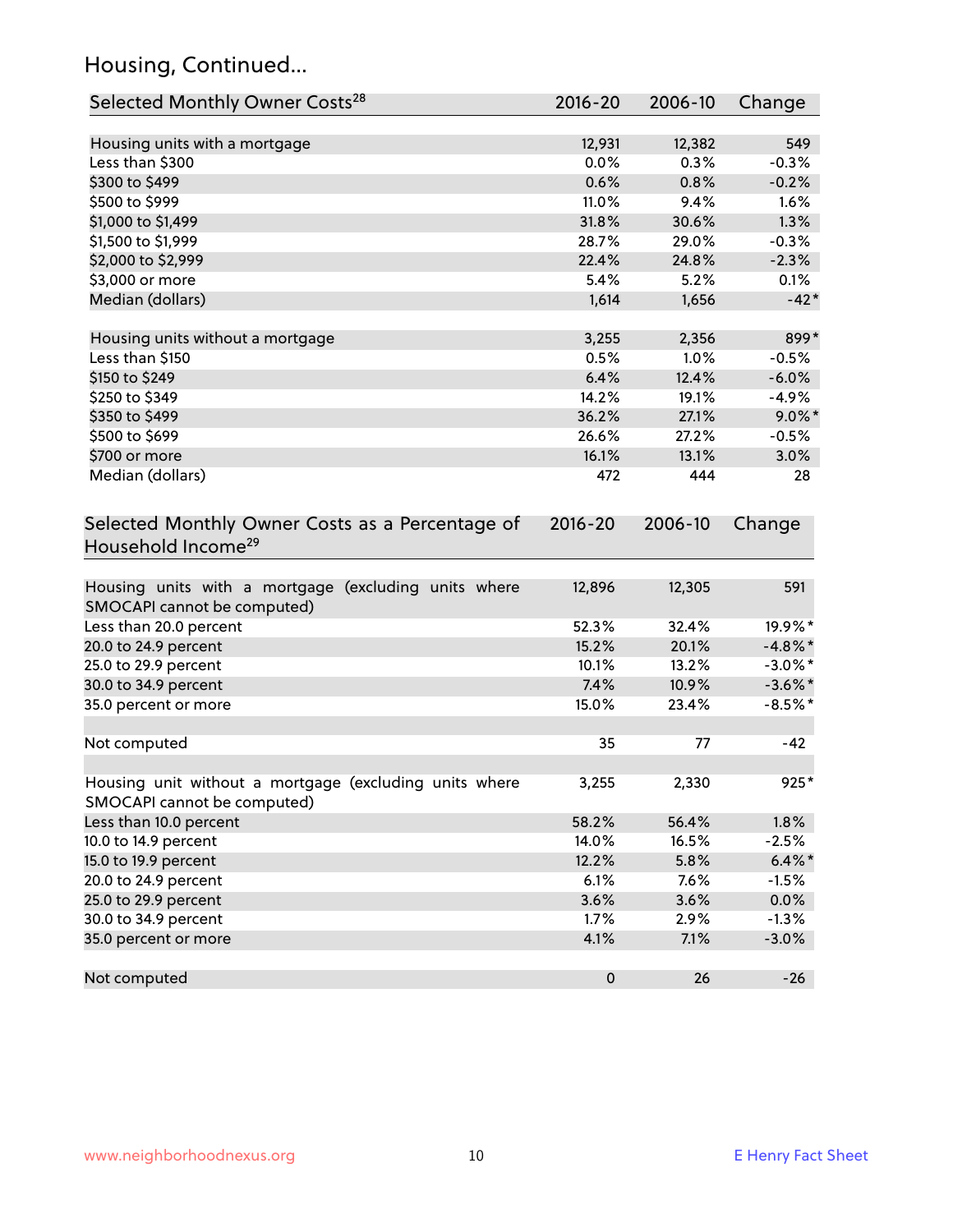## Housing, Continued...

| Gross Rent <sup>30</sup>                                                       | 2016-20     | 2006-10 | Change     |
|--------------------------------------------------------------------------------|-------------|---------|------------|
| Occupied units paying rent                                                     | 2,496       | 1,806   | 690*       |
| Less than \$200                                                                | 0.0%        | 0.0%    | $0.0\%$    |
| \$200 to \$499                                                                 | 0.0%        | 1.5%    | $-1.5%$    |
| \$500 to \$749                                                                 | 10.5%       | 14.6%   | $-4.1%$    |
| \$750 to \$999                                                                 | 14.4%       | 18.1%   | $-3.6%$    |
| \$1,000 to \$1,499                                                             | 50.2%       | 50.6%   | $-0.4%$    |
| \$1,500 to \$1,999                                                             | 16.6%       | 12.1%   | 4.5%       |
| \$2,000 or more                                                                | 8.3%        | 3.2%    | 5.1%       |
| Median (dollars)                                                               | 1,256       | 1,358   | $-102*$    |
| No rent paid                                                                   | 228         | 120     | 108        |
| Gross Rent as a Percentage of Household Income <sup>31</sup>                   | $2016 - 20$ | 2006-10 | Change     |
| Occupied units paying rent (excluding units where GRAPI<br>cannot be computed) | 2,458       | 1,806   | 652        |
| Less than 15.0 percent                                                         | 19.0%       | 6.6%    | 12.3%      |
| 15.0 to 19.9 percent                                                           | 23.4%       | 16.6%   | 6.7%       |
| 20.0 to 24.9 percent                                                           | 15.7%       | 19.2%   | $-3.6%$    |
| 25.0 to 29.9 percent                                                           | 9.8%        | 9.0%    | 0.9%       |
| 30.0 to 34.9 percent                                                           | 5.7%        | 14.9%   | $-9.2%$ *  |
| 35.0 percent or more                                                           | 26.4%       | 33.7%   | $-7.2%$    |
| Not computed                                                                   | 266         | 120     | 146        |
| Transportation                                                                 |             |         |            |
| Commuting to Work <sup>32</sup>                                                | 2016-20     | 2006-10 | Change     |
| Workers 16 years and over                                                      | 27,886      | 23,970  | 3,916*     |
| Car, truck, or van - drove alone                                               | 81.9%       | 84.5%   | $-2.6%$    |
| Car, truck, or van - carpooled                                                 | 6.8%        | 8.3%    | $-1.5%$    |
| Public transportation (excluding taxicab)                                      | 0.8%        | 0.8%    | 0.1%       |
| Walked                                                                         | 0.3%        | 0.3%    | $-0.1%$    |
| Other means                                                                    | 0.8%        | 0.9%    | $-0.0%$    |
| Worked at home                                                                 | 9.4%        | 5.3%    | $4.1\%$ *  |
| Mean travel time to work (minutes)                                             | 36.8        | 35.0    | $1.9*$     |
| Vehicles Available <sup>33</sup>                                               | $2016 - 20$ | 2006-10 | Change     |
| Occupied housing units                                                         | 18,910      | 16,664  | $2,246*$   |
| No vehicles available                                                          | 0.9%        | 0.6%    | 0.3%       |
| 1 vehicle available                                                            | 21.1%       | 17.9%   | 3.2%       |
| 2 vehicles available                                                           | 39.0%       | 45.3%   | $-6.3\%$ * |
| 3 or more vehicles available                                                   | 39.0%       | 36.2%   | 2.8%       |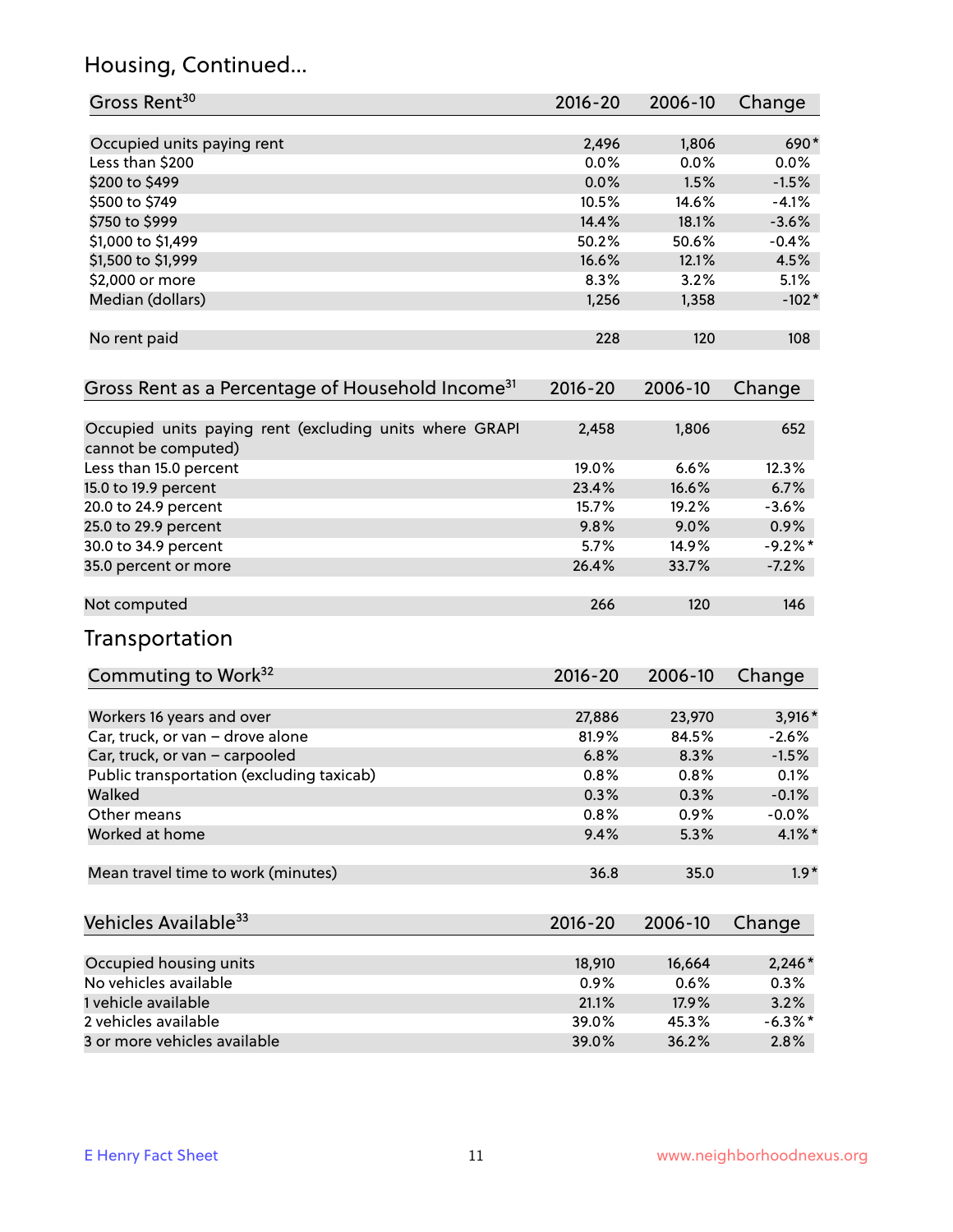#### Health

| Health Insurance coverage <sup>34</sup> | 2016-20 |
|-----------------------------------------|---------|
|-----------------------------------------|---------|

| Civilian Noninstitutionalized Population                | 60,035 |
|---------------------------------------------------------|--------|
| With health insurance coverage                          | 89.8%  |
| With private health insurance coverage                  | 77.8%  |
| With public health coverage                             | 23.6%  |
| No health insurance coverage                            | 10.2%  |
| Civilian Noninstitutionalized Population Under 19 years | 17,828 |
| No health insurance coverage                            | 8.5%   |
| Civilian Noninstitutionalized Population 19 to 64 years | 35,035 |
| In labor force:                                         | 28,490 |
| Employed:                                               | 26,904 |
| With health insurance coverage                          | 91.1%  |
| With private health insurance coverage                  | 89.0%  |
| With public coverage                                    | 6.8%   |
| No health insurance coverage                            | 8.9%   |
| Unemployed:                                             | 1,586  |
| With health insurance coverage                          | 70.5%  |
| With private health insurance coverage                  | 63.8%  |
| With public coverage                                    | 8.1%   |
| No health insurance coverage                            | 29.5%  |
| Not in labor force:                                     | 6,545  |
| With health insurance coverage                          | 74.0%  |
| With private health insurance coverage                  | 56.3%  |
| With public coverage                                    | 25.4%  |
| No health insurance coverage                            | 26.0%  |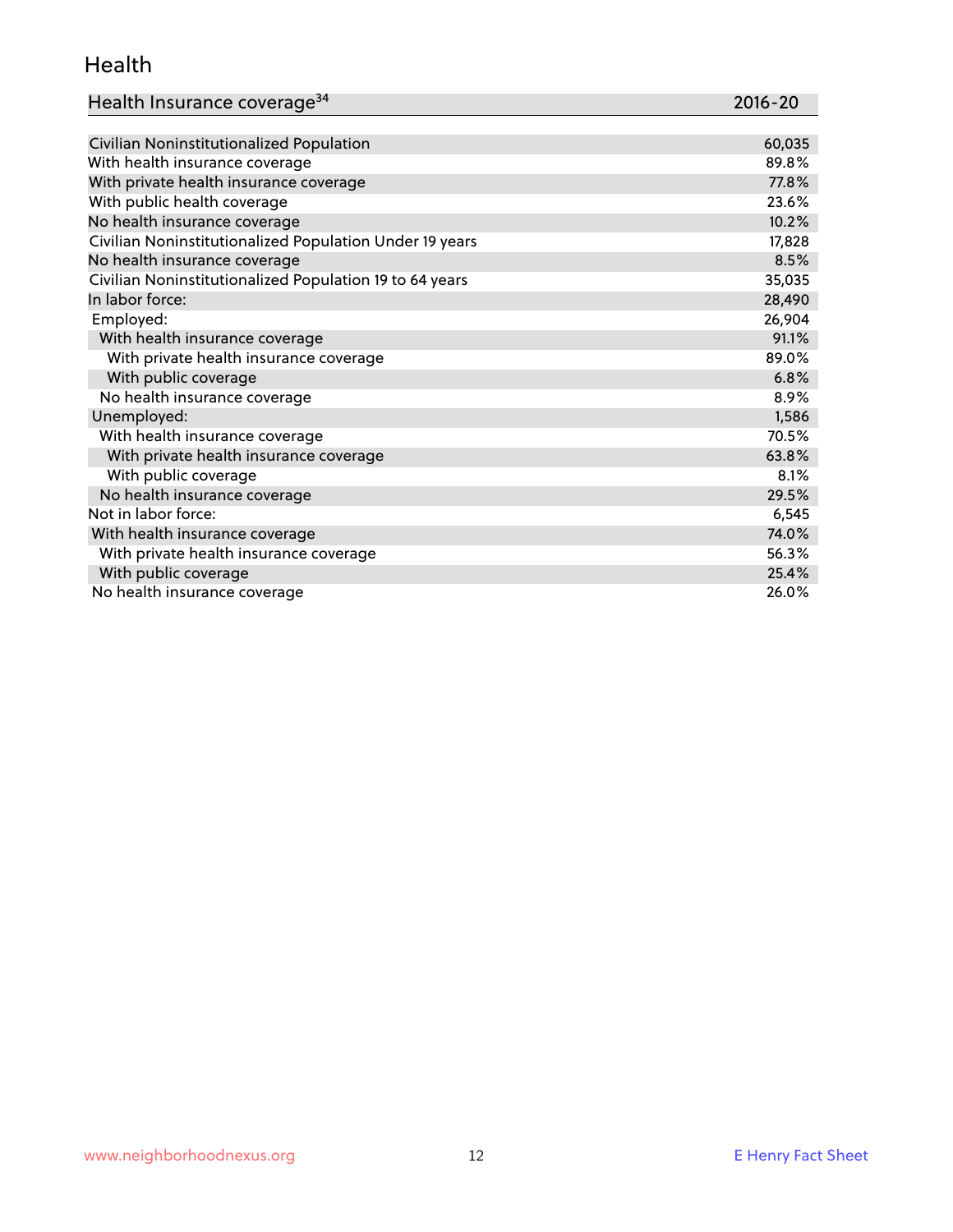## Employment Forecasts

| Forecast Employment by Sector <sup>35</sup>      | 2030     | 2020     | Change   |
|--------------------------------------------------|----------|----------|----------|
|                                                  |          |          |          |
| <b>All Sectors</b>                               | 6,904    | 6,567    | 5.1%     |
| Goods Producing                                  | 411      | 694      | $-40.8%$ |
| Agriculture, forestry, fishing and hunting       | 33       | 38       | $-13.2%$ |
| Mining                                           | $\Omega$ | $\Omega$ | 0.0%     |
| Construction                                     | 263      | 540      | $-51.3%$ |
| Manufacturing                                    | 115      | 116      | $-0.9%$  |
| Service Providing                                | 569      | 539      | 5.6%     |
| Wholesale trade                                  | 55       | 57       | $-3.5%$  |
| Retail trade                                     | 445      | 413      | 7.7%     |
| Transportation and warehousing                   | 69       | 69       | 0.0%     |
| <b>Utilities</b>                                 | $\Omega$ | $\Omega$ | 0.0%     |
| Information                                      | 4        | 4        | 0.0%     |
| <b>Financial activities</b>                      | 649      | 535      | 21.3%    |
| Finance and insurance                            | 204      | 149      | 36.9%    |
| Real estate and rental and leasing               | 445      | 386      | 15.3%    |
| Professional and business services               | 594      | 446      | 33.2%    |
| Professional, scientific, and technical services | 398      | 304      | 30.9%    |
| Management of companies and enterprises          | 196      | 142      | 38.0%    |
| <b>Education and health services</b>             | 2,346    | 2,298    | 2.1%     |
| <b>Education services</b>                        | 1,969    | 1,999    | $-1.5%$  |
| Health care and social assistance                | 377      | 299      | 26.1%    |
| Leisure and hospitality                          | 926      | 759      | 22.0%    |
| Arts, entertainment, and recreation              | 165      | 143      | 15.4%    |
| Accommodation and food services                  | 761      | 616      | 23.5%    |
| Other services, except public administration     | 194      | 173      | 12.1%    |
| <b>Public administration</b>                     | 52       | 63       | $-17.5%$ |
|                                                  |          |          |          |

#### Population Forecasts

| Population Forecasts <sup>36</sup> | 2030   | 2020   | Change   |
|------------------------------------|--------|--------|----------|
|                                    |        |        |          |
| <b>Total Population</b>            | 70.739 | 60.023 | $17.9\%$ |
| <b>Total Households</b>            | 25.779 | 21.619 | 19.2%    |